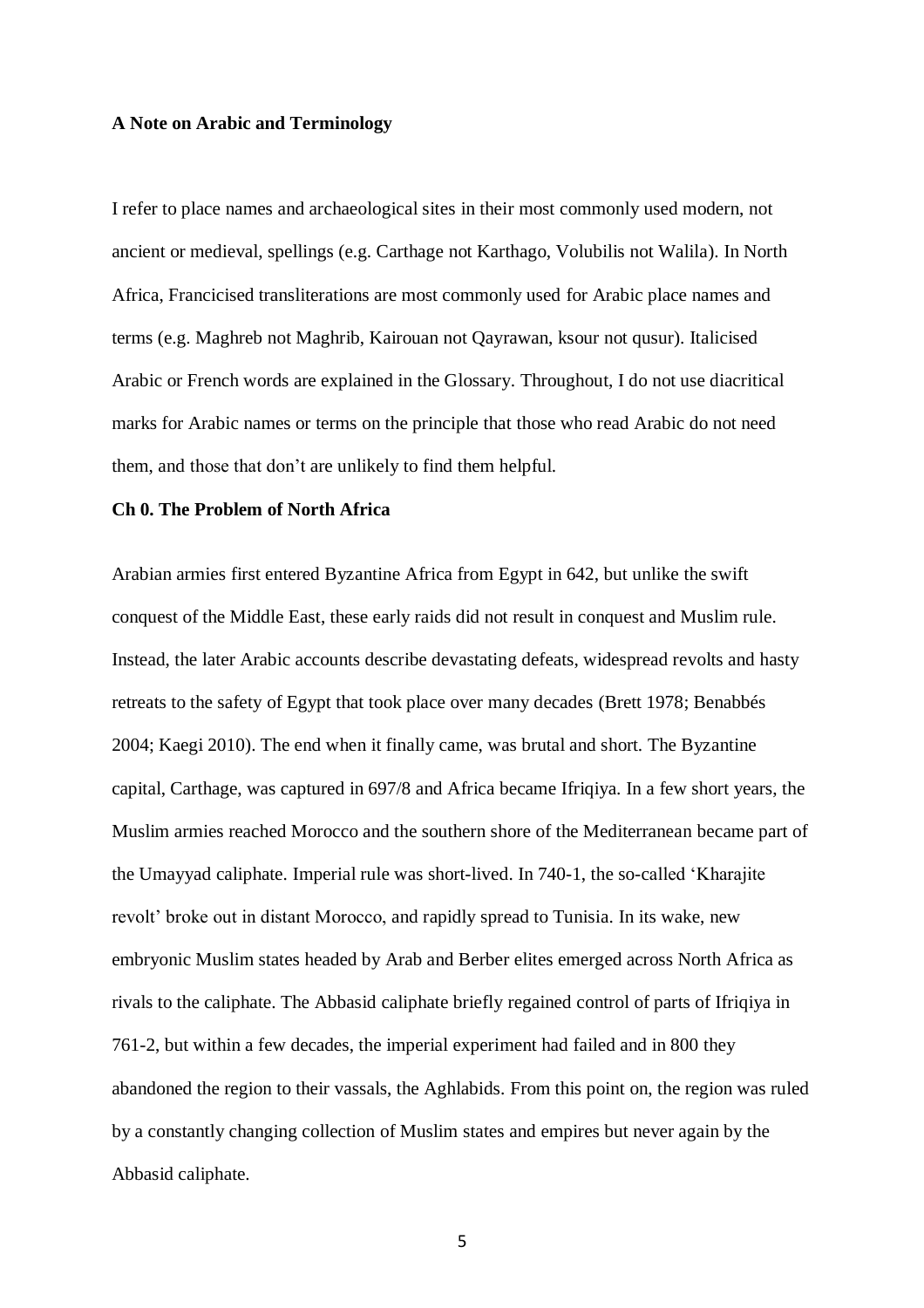Islamic North Africa poses a problem for modern scholars. A vast region which made up nearly a third of the caliphate, it is frequently left out of standard historical and archaeological accounts of the early Islamic world (e.g. Donner 1981; Kennedy 2004). In part, it is this complicated sequence of events that explains the neglect: it does not fit with the tidy narrative of a rapid military conquest followed by Umayyad and Abbasid rule that is told for the central and eastern Islamic lands. North Africa's distinctive history outside the caliphate has reinforced a second trend–particularly dominant within art history– to depict North Africa as a provincial backwater with architecture and artistic traditions that were inferior to, or derivative of, developments in the Middle East. So powerful is this outdated core-periphery model that even today, except in passing, Islamic art survey books rarely include material from the region.

This marginalisation of North Africa is not a modern scholarly construction, but is mirrored in the earliest Arabic accounts which provide only limited details on North Africa and its peoples. Those sources which we do possess were often ambivalent about the region and its inhabitants. In a series of apocryphal hadiths (sayings attributed to the Prophet), North Africa is portrayed both as a land of untold riches and the gateway to paradise and as the greatest threat to caliphal power and the gateway to hell (Marçais 1955: 20-2). In the Arabic geographies, North Africa is frequently depicted as one of the wealthiest and most fertile regions of the Islamic world but inhabited by boorish and uncivilised people. Some of its peoples, the Berbers, converted to Islam and joined in the Muslim armies in the conquest of al-Andalus (Iberia), but they famously apostatised twelve times and are often portrayed as unreliable and treacherous (examples in Norris 1982).

North Africa is not only important to study because it fills a 'gap' in scholarly understanding of the Islamic world or because scholars have neglected it. Conquered later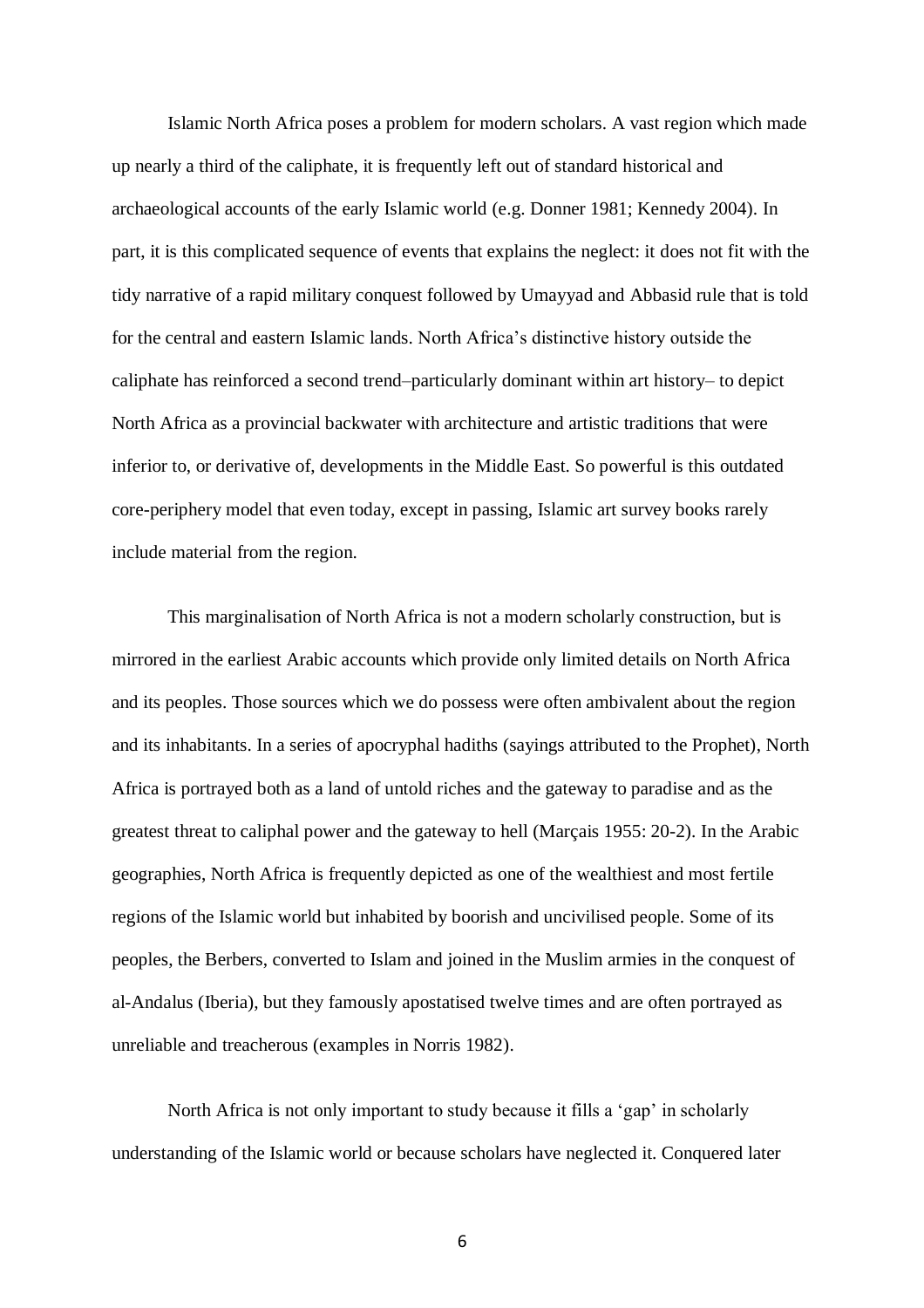and with far more difficulty than Syria or Iraq, it posed different challenges, which the early caliphate ultimately failed to meet. Its late conquest makes it an ideal region to explore larger processes of medieval empire-building, the spread of Islam and the emergence of new urban, economic and cultural forms. North Africa is important precisely because it was a success story for Islam, even where the caliphate failed. Within only a few decades of the conquest, rival states arose in the far west and by 800, the region was ruled through a succession of states which used Islam to justify their rule over their multi-confessional communities. North Africa therefore provides an ideal opportunity to explore how and why Muslim successor states arose – a phenomenon that has yet to be explored by scholars.

Despite the obvious importance of North Africa in this formative period, our understanding of it remains limited owing to the comparative absence of archaeological and historical research on the period. Although there are a number of monographs treating late antiquity which stretch into the early Islamic period (Leone 2007; Pentz 2002), no booklength study of early Islamic North Africa between the seventh and ninth centuries has previously appeared. There are a handful of important historical analyses of North African dynasties, most of which were written many decades ago (Talbi 1967), as well as some excellent introductory texts which feature archaeological evidence (Djaït 2004; Sénac and Cressier 2012), but there is nothing even close to the number of books and articles that have been dedicated to other regions of the Islamic world, particularly Syria-Palestine and Iraq.

It is, in part, the sheer scale of the region that overwhelms: at its greatest extent, the reach of the caliphate in North Africa stretched from Atlantic Morocco in the west to the western Egyptian desert in the east, and from the shores of the Mediterranean to the oases of the deep Sahara in the south. It encompasses the modern nation-states of Morocco, Algeria, Tunisia and Libya. Each country has its own complex colonial and post-independence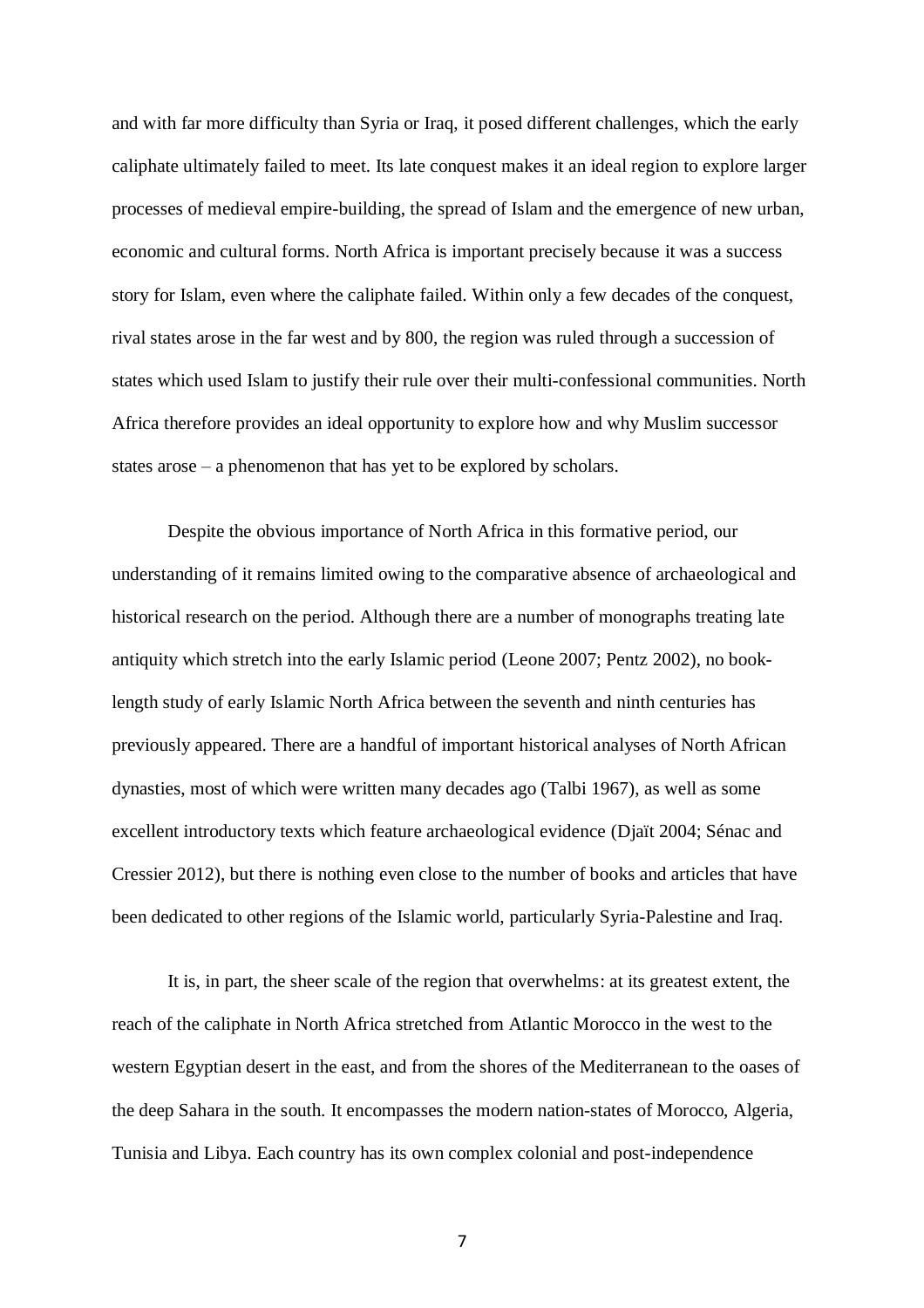history, in which the early Islamic period and archaeology have played different roles. The Arabs called this region the *Maghreb* ('the place where the sun sets') in opposition to the Levant which was known as the *Mashreq* ('the place where the sun rises'), though the precise limits of the Maghreb are poorly defined and vary tremendously between period and author. In the period covered by this book, the region is divided into the *Maghreb al-Aqsa* (roughly modern Morocco), the *Maghreb al-awsat* (roughly modern Algeria), *Ifriqiya* (roughly eastern Algeria, Tunisia and part of Tripolitania, Libya) and *Barqa* (Cyrenaica, Libya) which was often ruled from Egypt, but will be covered in this book.

But scholarly neglect is also due to a complex historiographical, evidentiary and disciplinary tradition. North Africa's early Islamic history was ignored for much of the nineteenth and twentieth centuries by colonial scholars who dismissed the period as a 'Dark Age'. Thirty years ago, a clear narrative told how the Arab conquest marked the 'end' of Roman Africa, permanently disrupting Mediterranean trade networks and causing a rapid dissolution of urban life and society, a product of a violent and destructive conquest by rapacious Muslim hordes. This view was first popularised in the nineteenth century when Europeans first encountered the spectacular ruins of Roman towns that filled the North African landscape. Various attempts have been made to overturn this narrative for North Africa, most notably by Yvon Thébert and Jean-Louis Biget (1990), who argued in a seminal paper that such assumptions exaggerate both the scale of collapse and the degree of rupture with the classical world. In the last three decades, an explosion of archaeological research has further called into question such neat 'ends' (Fenwick 2013, Pentz 1992, Stevens and Conant 2016), but the notion of a rupture between the ancient and medieval world has proved a remarkably difficult one to dispel completely.

 The second and most often invoked hurdle is the evidence, both written and material. There is not much. As scholars of the Islamic world know well, there are no contemporary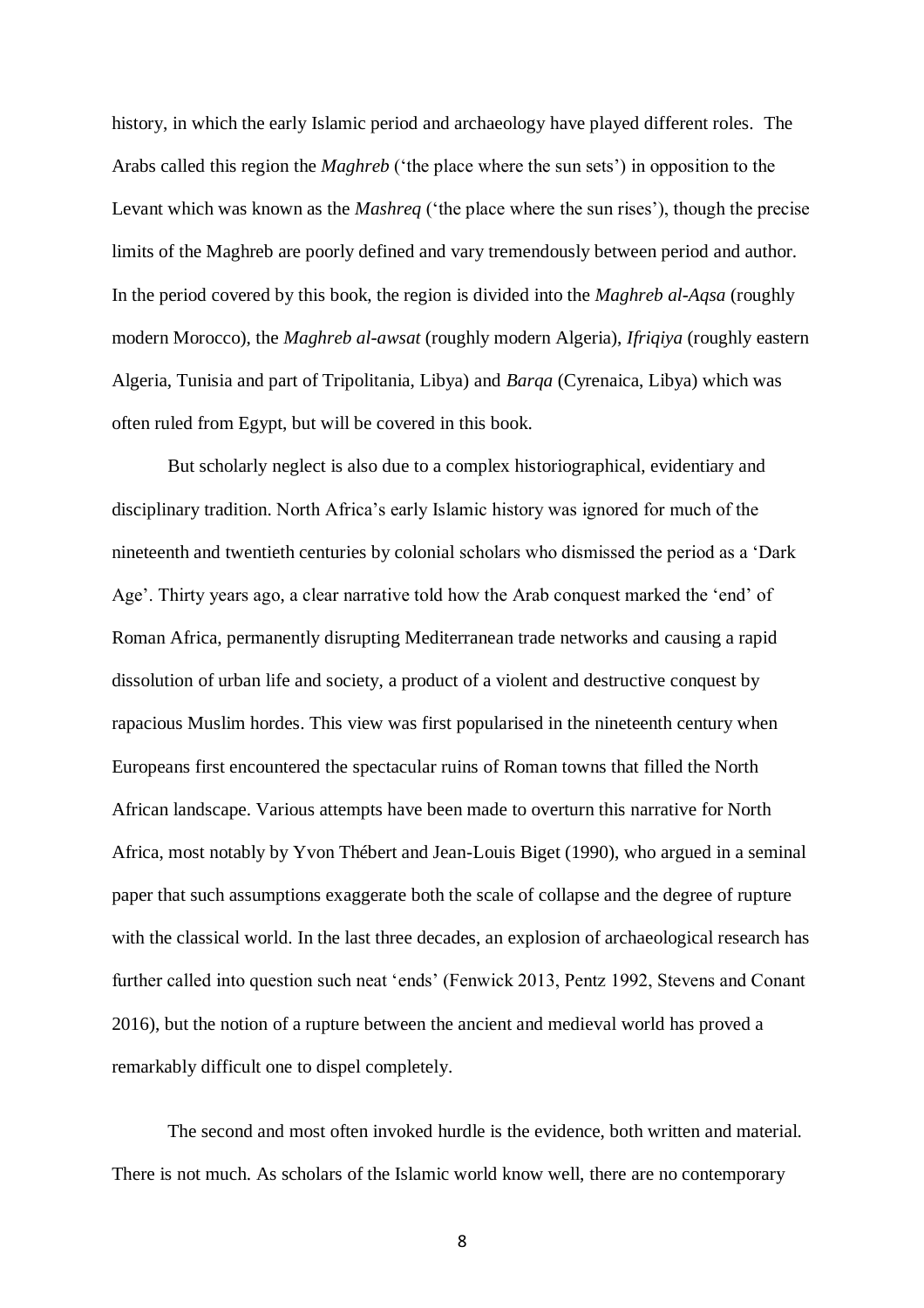Arabic descriptions of the conquests or the first centuries of Muslim rule. Archaeology has not filled in the breach: a complex colonial legacy that privileged Roman archaeology over that of all other historical periods and our poor knowledge of medieval ceramics has until recently made the eighth century invisible to the archaeological eye. In the ninth century, however, there is a surge in the amount and quality of evidence. Historians can draw upon a wealth of conquest accounts, geographies, judicial treatises, religious tracts and biographical dictionaries, while archaeologists can more easily identify ninth-century material culture. Indeed, many of the most remarkable 'firsts' of Islamic art history come from North Africa, including the earliest surviving *minbar* (pulpit), *maqsura* (mosque screen) and *tiraz* (silk textile) and some of the best-preserved ninth-century monumental architecture from anywhere in the Islamic world. This book argues that while there are significant problems with the evidence—most of them created or exacerbated by modern scholarship—there is much more to be said about this pivotal period if we think creatively.

 The third hurdle—and perhaps the hardest to overcome—stems from disciplinary divisions. There is an immense gulf between scholars of late antique Africa and Islamic Africa. They inhabit different scholarly worlds, each with a different historiography, journals and conferences, and their own scholarly debates, favoured sites and methodologies. Further widening this gulf is the fact that most scholars working on the late antique period focus on the fourth-sixth centuries, whilst those working on Islamic Africa work on the ninth century and later. Few are sufficiently familiar with both the classical and medieval periods and their scholarly debates to think constructively across the divide. The formative period of Islam in North Africa thus all too often falls through disciplinary cracks.

 Just as damaging are divisions between the different branches and regional traditions of Islamic scholarship. It is not the case that historians, archaeologists and art historians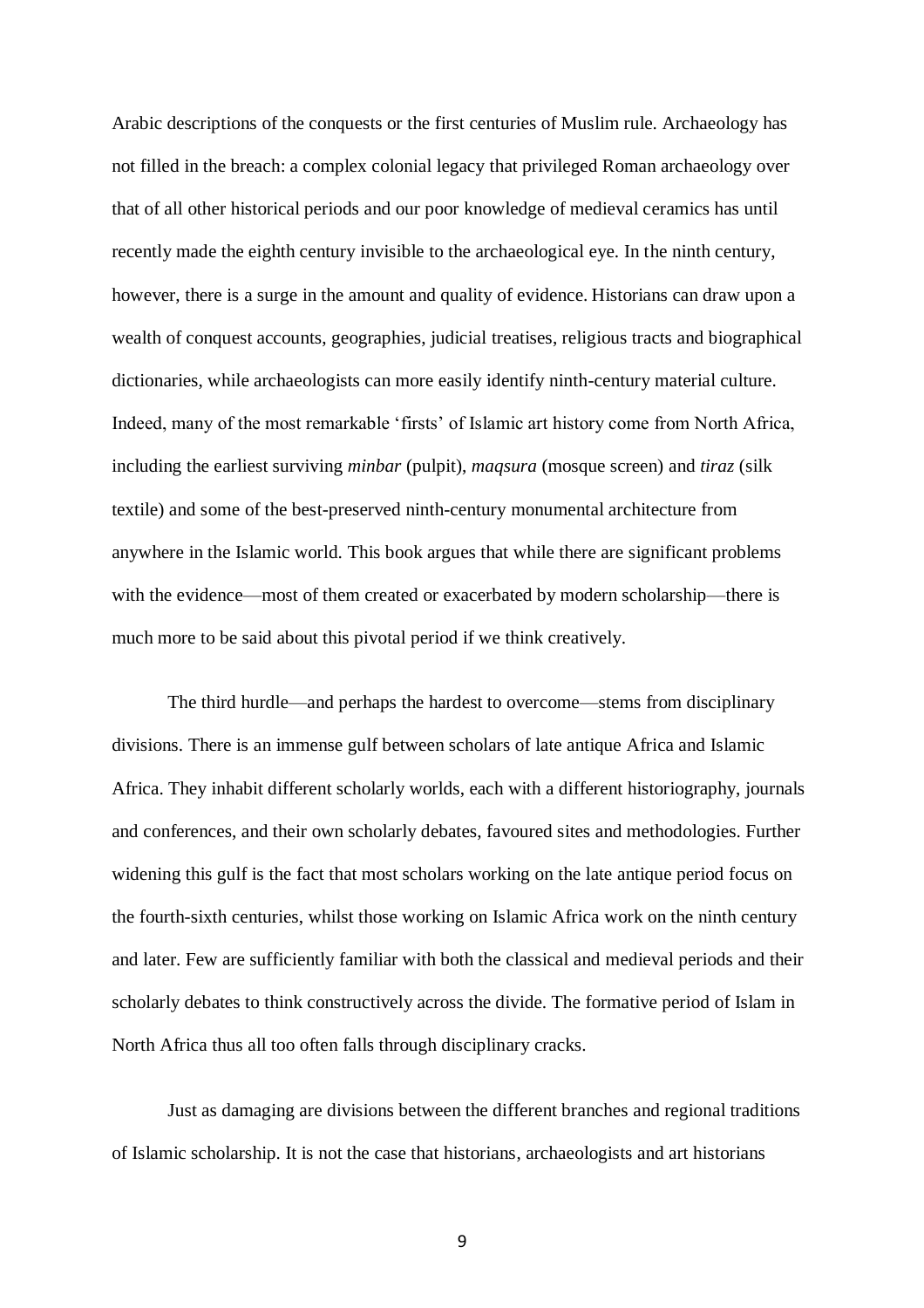ignore each other's works, but rather that they do not come to terms with the challenges of the evidence, models and historiographic situation each is working within—and sometimes do not even recognise the legitimacy of the approach or research questions. Many historians remain unaware of the potential of material evidence to offer new insights into major debates. Conversely, Islamic archaeologists (still a minority) have focused on single sites or regions rather than attempting synthetic analyses and have yet to show just how archaeological evidence can transform historical debates on, for example, empire, economy and social relations. Greater still is the rift between archaeologists and art historians, who rarely talk to one another despite their shared emphasis on material culture. If it sometimes seems that scholars working in Islamic history, archaeology and art-history are from different planets, those working in the Middle East and the Maghreb might as well be from different galaxies. North Africa and the Islamic West is almost completely ignored by the far larger pool of scholars working in the Middle East, an issue which cannot be completely explained away by linguistic barriers or the complexity of North Africa's medieval and modern history.

 These hurdles—historiographical, evidential, disciplinary—explain why North Africa has played so little part in broader Islamic histories. But they do not justify its neglect. This short book aims to introduce the Islamic archaeology of this important region to a broader audience, to raise new questions about the key debates between the seventh and ninth centuries and—above all—to demonstrate why North Africa is relevant to histories of Islam, Europe and Byzantium. It draws on a wealth of recent archaeological research in Morocco, Algeria, Tunisia and Libya, much of it led by my North African colleagues whose work is not sufficiently known outside the region. It demonstrates the need to challenge old, but still powerful, models of early Islamic North Africa, and to place North Africa at the centre of historical debates about the impact of the Arab conquests, the spread of Islam and the transition from the classical to the medieval world. Given the changing nature of the field,